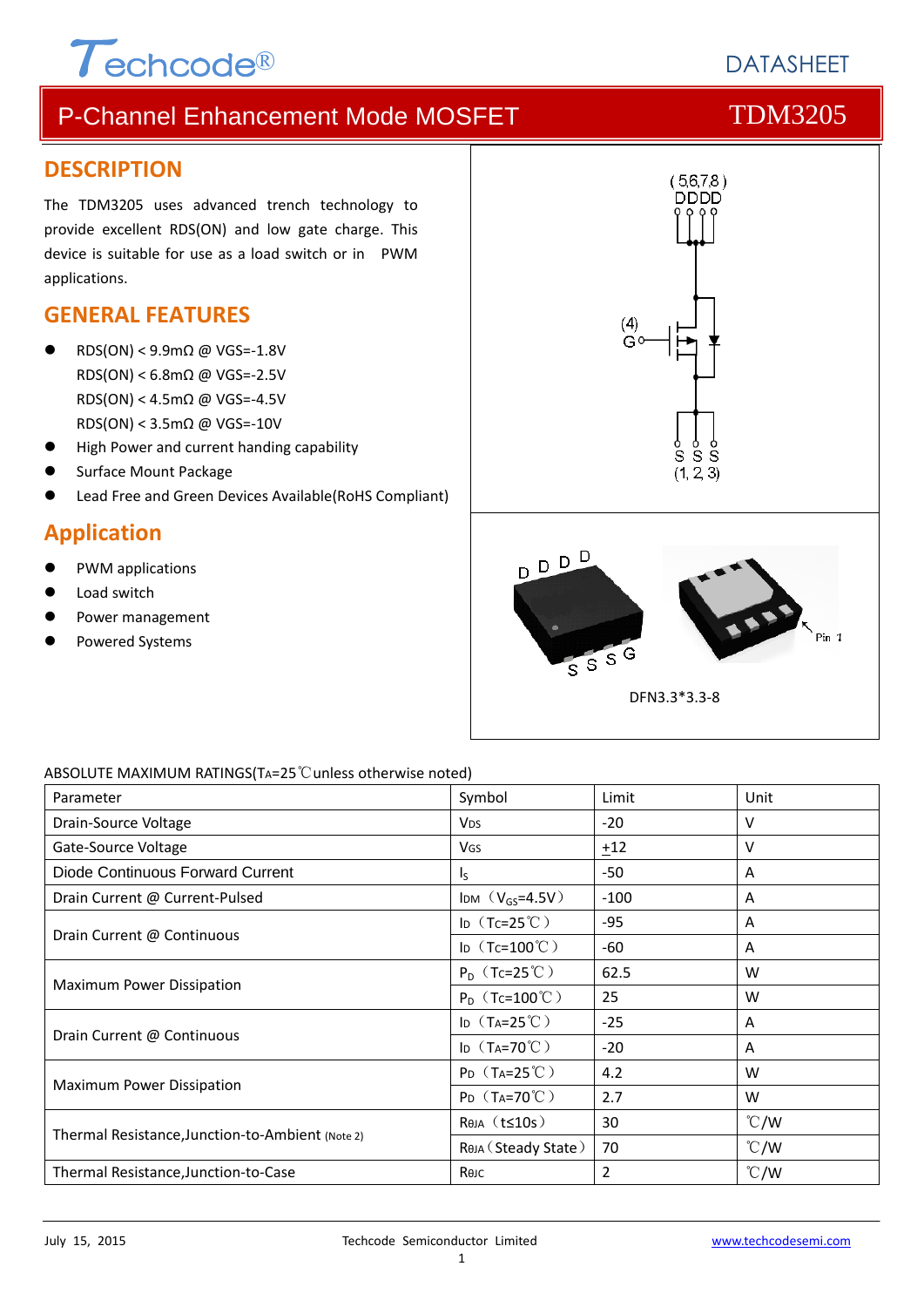## $\tau$ echcode®

#### DATASHEET

| P-Channel Enhancement Mode MOSFET      |             | <b>TDM3205</b> |  |
|----------------------------------------|-------------|----------------|--|
| Maximum Operating Junction Temperature |             | 150            |  |
| Storage Temperature Range              | <b>TSTG</b> | -55 To 150     |  |

#### **ELECTRICAL CHARACTERISTICS (TA=25**℃**unless otherwise noted)**

| Parameter                                 | Symbol                  | Condition                                    | Min                  | Typ                      | Max                      | Unit      |
|-------------------------------------------|-------------------------|----------------------------------------------|----------------------|--------------------------|--------------------------|-----------|
| OFF CHARACTERISTICS                       |                         |                                              |                      |                          |                          |           |
| Drain-Source Breakdown Voltage            | <b>BV<sub>DSS</sub></b> | VGS=0V ID=250µA                              | $-20$                | $\sim$                   | $\bar{\phantom{a}}$      | $\vee$    |
| Zero Gate Voltage Drain Current           | <b>IDSS</b>             | VDS=16V,VGS=0V                               | $\overline{a}$       | $\mathbb{Z}^2$           | $-1$                     | $\mu$ A   |
| Gate-Body Leakage Current                 | lgss                    | VGS=±12V,VDS=0V                              | $\overline{a}$       | $\overline{\phantom{a}}$ | ±100                     | nA        |
| <b>ON CHARACTERISTICS</b>                 |                         |                                              |                      |                          |                          |           |
| <b>Gate Threshold Voltage</b>             | VGS(th)                 | V <sub>DS</sub> =VGS, I <sub>D</sub> =-250µA | $-0.4$               | $-0.7$                   | $-0.9$                   | $\vee$    |
| Drain-Source On-State Resistance          | RDS(ON)                 | VGS=-1.8V, ID=-10A                           | $\overline{a}$       | 6.8                      | 9.9                      | $m\Omega$ |
|                                           |                         | VGS=-2.5V, ID=-20A                           | $\overline{a}$       | 4.8                      | 6.8                      | $m\Omega$ |
|                                           |                         | VGS=-4.5V, ID=-20A                           | $\overline{a}$       | 3.5                      | 4.5                      | $m\Omega$ |
|                                           |                         | VGS=-10V, ID=-20A                            | $\overline{a}$       | 2.9                      | 3.5                      | $m\Omega$ |
| <b>DYNAMIC CHARACTERISTICS (Note3)</b>    |                         |                                              |                      |                          |                          |           |
| Gate Resistance                           | $R_G$                   | VDS=0V, VGS=0V, F=1.0MHz                     | $\overline{a}$       | $\overline{3}$           | $\Box$                   | Ω         |
| Input Capacitance                         | <b>Ciss</b>             | VDS=10V, VGS=0V, F=1.0MHz                    | $\overline{a}$       | 5350                     | $\overline{a}$           | PF        |
| <b>Output Capacitance</b>                 | Coss                    |                                              | $\overline{a}$       | 1020                     | $\overline{a}$           | PF        |
| Reverse Transfer Capacitance              | Crss                    |                                              | L.                   | 810                      | $\overline{a}$           | PF        |
| <b>SWITCHING CHARACTERISTICS (Note 3)</b> |                         |                                              |                      |                          |                          |           |
| Turn-on Delay Time                        | $td($ on $)$            | VDS=10V, RL=10Ω, VGEN=-4.5V,                 | $\frac{1}{2}$        | 19                       | $\overline{\phantom{a}}$ | nS        |
| Turn-on Rise Time                         | tr                      | $RG=6\Omega$ , ID=-1A                        | $\overline{a}$       | 25                       | $\overline{a}$           | nS        |
| Turn-Off Delay Time                       | td(off)                 |                                              | $\frac{1}{2}$        | 228                      | $\overline{a}$           | nS        |
| Turn-Off Fall Time                        | tf                      |                                              | $\overline{a}$       | 72                       | $\Box$                   | nS        |
| <b>Total Gate Charge</b>                  | Q <sub>g</sub>          | VDS=10V, ID=-20A, VGS=-4.5V                  | $\overline{a}$       | 54                       | $\overline{a}$           | nC        |
| Gate-Source Charge                        | Qgs                     |                                              | $\frac{1}{2}$        | 4.1                      | $\overline{a}$           | nC        |
| Gate-Drain Charge                         | Qgd                     |                                              | $\ddot{\phantom{1}}$ | 17                       | $\overline{a}$           | nC        |
| Body Diode Reverse Recovery Time          | Trr                     | IF=-20A, $dl/dt=100A/\mu s$                  | $\overline{a}$       | 33                       | $\overline{a}$           | nS        |
| Body Diode Reverse Recovery Charge        | Qrr                     |                                              | $\equiv$             | 17                       | $\Box$                   | nC        |
| DRAIN-SOURCE DIODE CHARACTERISTICS        |                         |                                              |                      |                          |                          |           |
| Diode Forward Voltage (Note 2)            | <b>V<sub>SD</sub></b>   | VGS=0V, Is=1A                                | $\overline{a}$       | $-0.5$                   | $-1$                     | $\vee$    |

NOTES:

1. Pulse width limited by max. junction temperature.

2. RθJA steady state=999s. RθJA is measured with the device mounted on 1in2, Fr‐4 board with 2oz.Copper

3. Guaranteed by design, not subject to production testing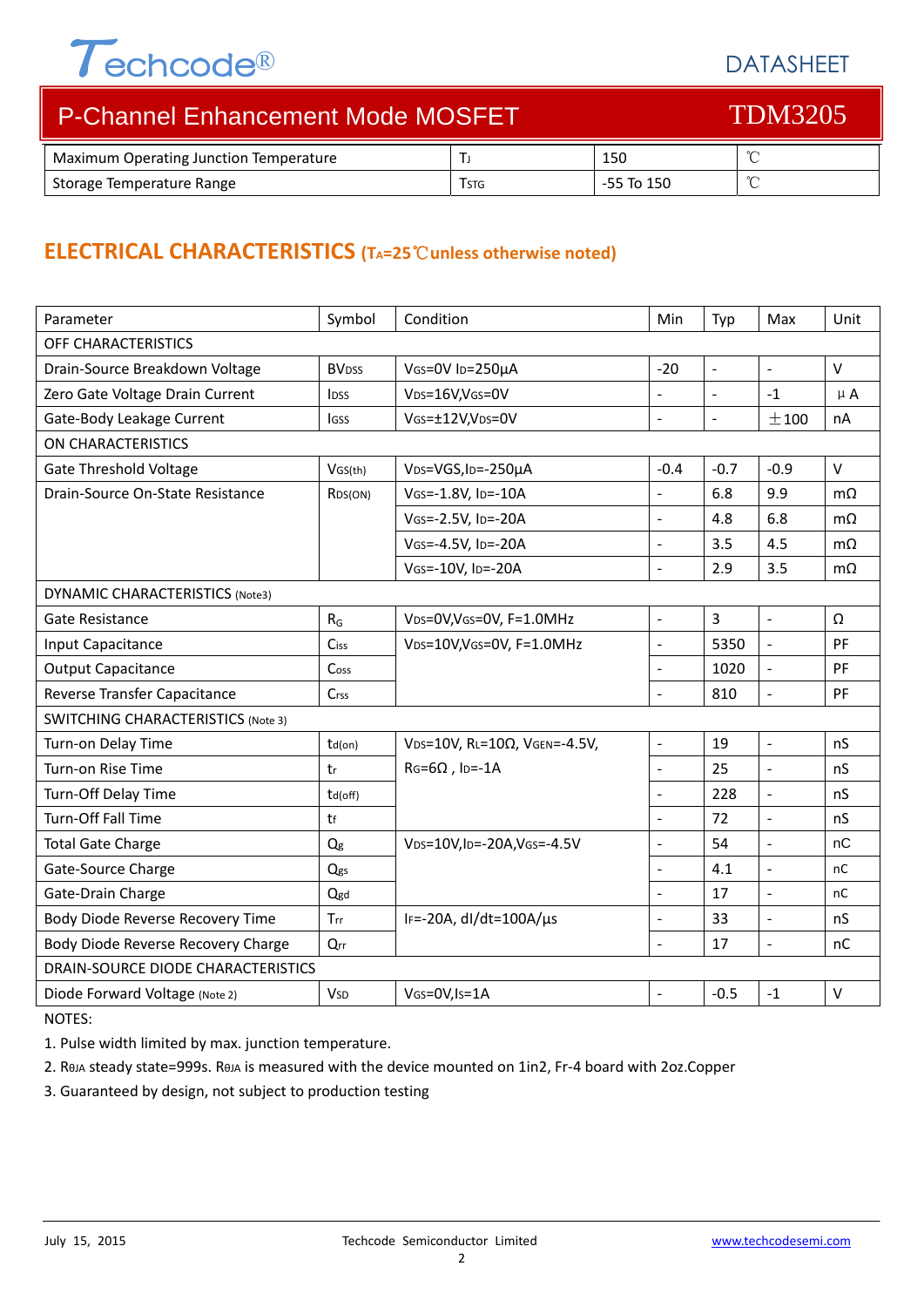

**Power Dissipation** 

#### **Typical Operating Characteristics**



### **Drain Current**



Square Wave Pulse Duration (sec)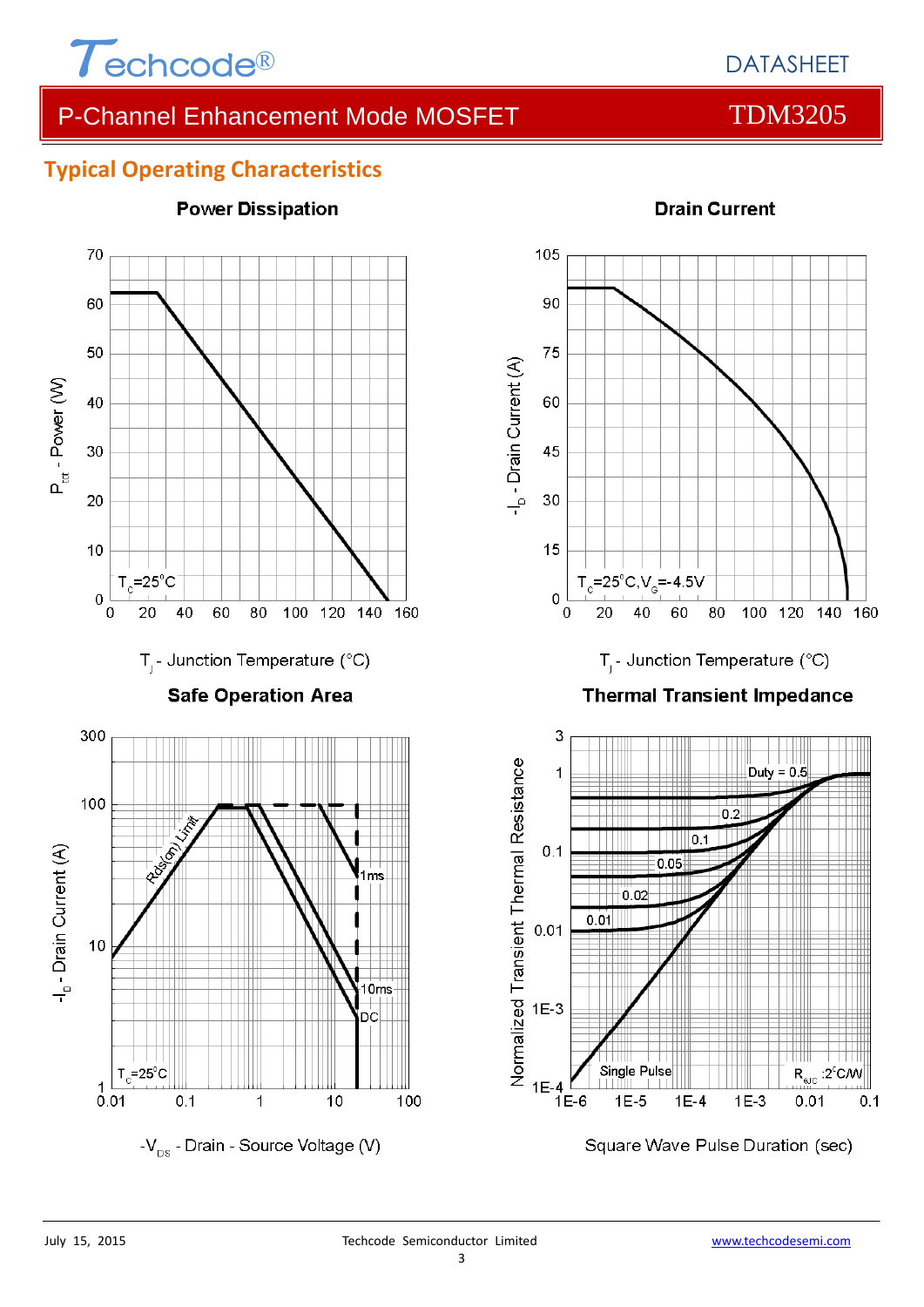

#### **Typical Operating Characteristics(Cont.)**



#### **Output Characteristics**

![](_page_3_Figure_7.jpeg)

#### **Gate Threshold Voltage**

![](_page_3_Figure_9.jpeg)

#### **Drain-Source On Resistance**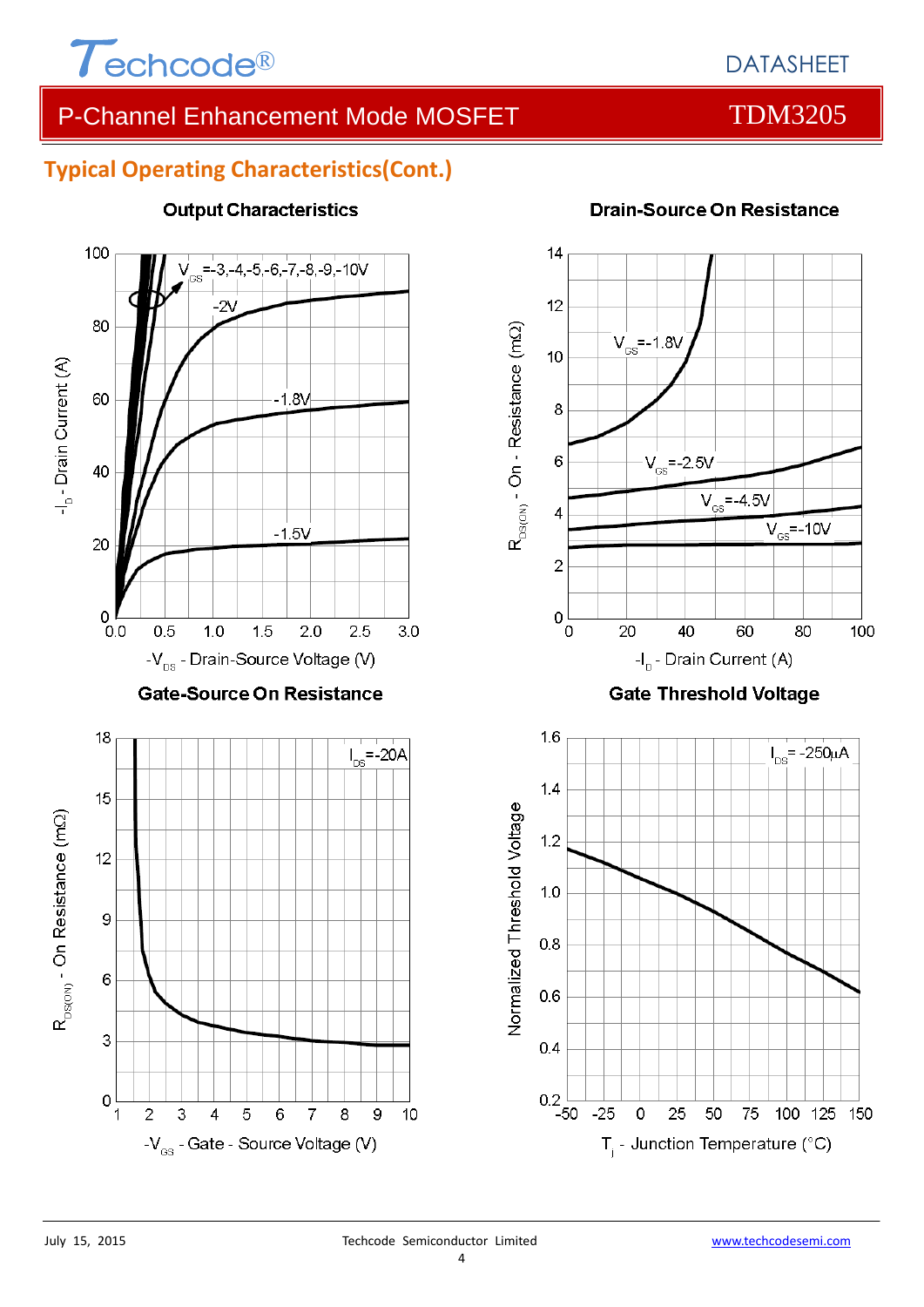![](_page_4_Picture_0.jpeg)

#### **Typical Operating Characteristics (Cont.)**

![](_page_4_Figure_4.jpeg)

#### **Drain-Source On Resistance**

![](_page_4_Figure_6.jpeg)

#### **Source-Drain Diode Forward**

![](_page_4_Figure_8.jpeg)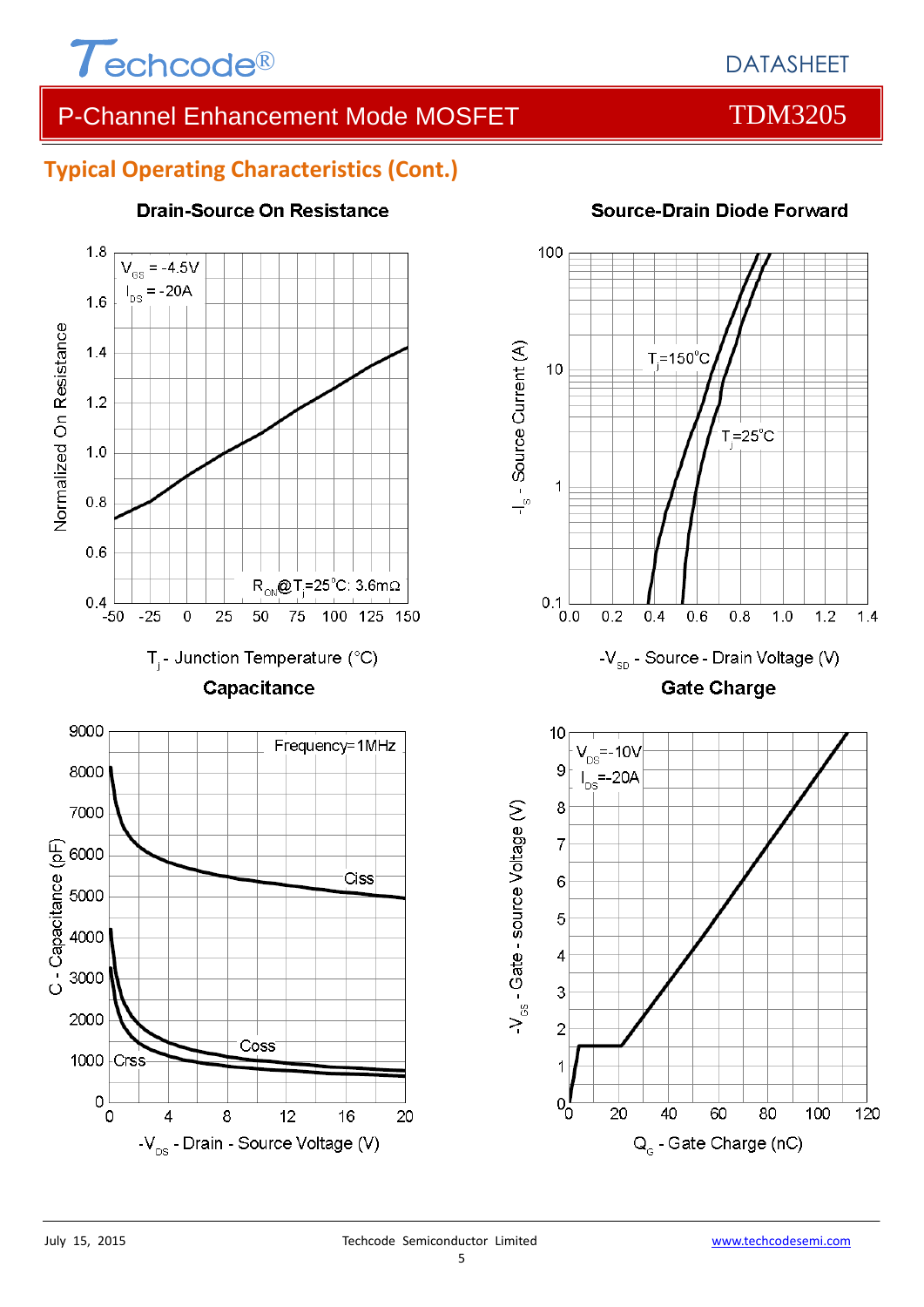![](_page_5_Picture_0.jpeg)

#### **Package Information**

#### DFN3.3\*3.3-8 Package

![](_page_5_Figure_4.jpeg)

|                | DFN3.3x3.3B-8 EP1 S |       |               |         |  |
|----------------|---------------------|-------|---------------|---------|--|
| <b>SYMBOLS</b> | <b>MILLIMETERS</b>  |       | <b>INCHES</b> |         |  |
|                | MIN.                | MAX.  | MIN.          | MAX.    |  |
| A              | 0.700               | 0.800 | 0.028         | 0.032   |  |
| A1             | 0.000               | 0.050 | 0.000         | 0.002   |  |
| Α2             | 0.100               | 0.250 | 0.004         | 0.010   |  |
| b              | 0.240               | 0.350 | 0.009         | 0.014   |  |
| D              | 3.150               | 3.400 | 0.124         | 0.134   |  |
| D1             | 2.100               | 2.350 | 0.083         | 0.093   |  |
| Е              | 3.150               | 3.400 | 0.124         | 0.134   |  |
| E <sub>1</sub> | 2.150               | 2.350 | 0.850         | 0.093   |  |
| е              | 0.600               | 0.700 | 0.024         | 0.028   |  |
| G              | 0.475               | 0.575 | 0.019         | 0.023   |  |
|                | 0.350               | 0 450 | 0.014         | 0 0 1 8 |  |

#### **RECOMMENDED LAND PATTERN**

![](_page_5_Figure_7.jpeg)

DATASHEET